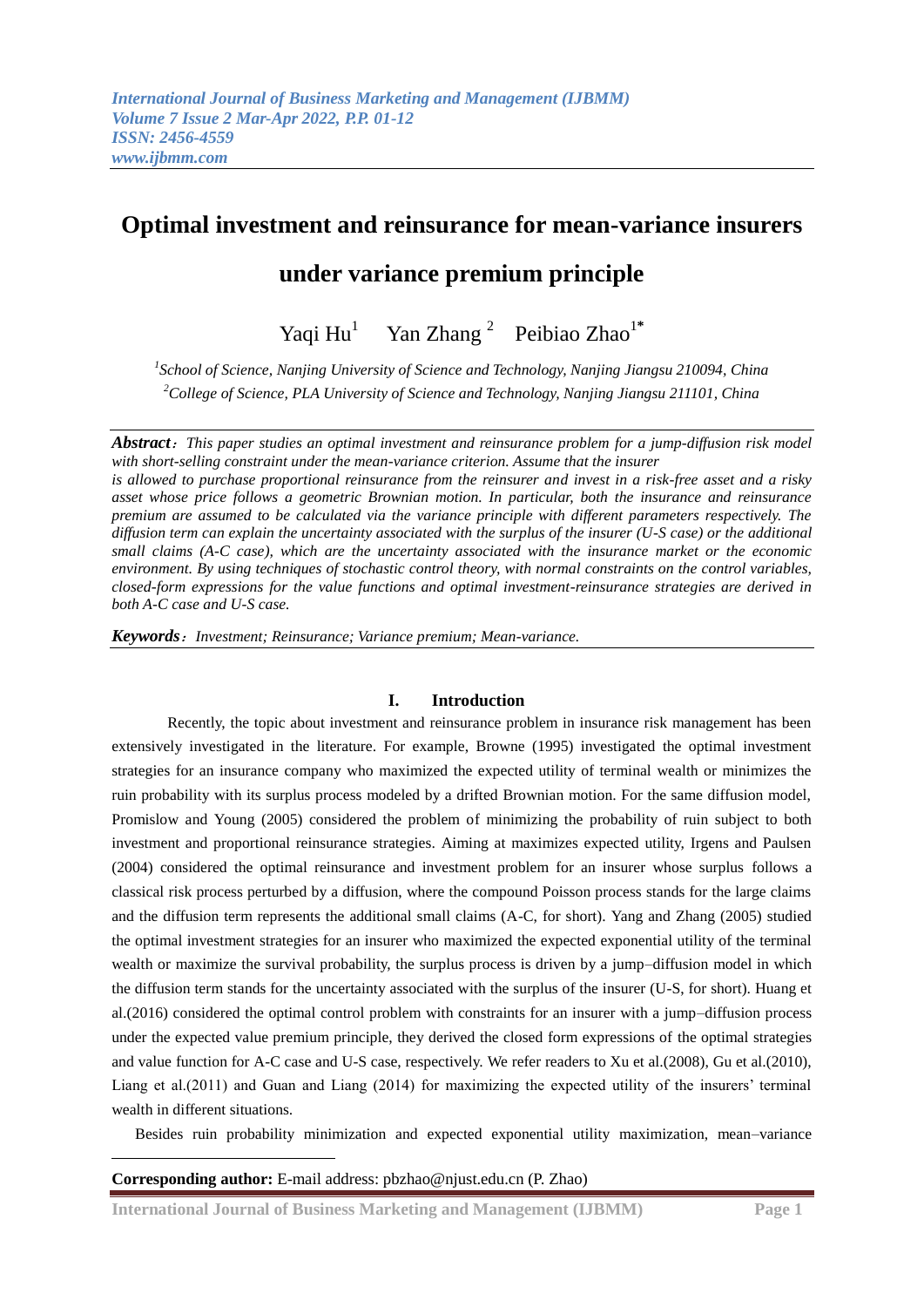criterion is another important objective function in finance, which is first proposed by Markowitz (1952), as a result, recently many scholars consider the optimal investment–reinsur-

ance policies for insurers under mean–variance criterion. For example, Bäuerle (2005) considered optimal proportional reinsurance/new business problem under mean–variance criterion with surplus process driven by classical Cramér Lundberg model. Bai and Zhang (2008) derived explicit optimal investment–reinsurance policies for an insurer under mean–variance criterion with constrained controls. Zeng et al.(2010) used stochastic maximum principle to discuss the optimal investment problem for an insurer with jump–diffusion risk process under benchmark and mean–variance criteria. For more detailed discussion, the readers are referred to Li et al.(2015), Zeng et al.(2013), Shen and Zeng (2014) for the continuous-time cases and reference therein.

As far as we are concerned, in most of the literature, the expected value premium principle is commonly used as the premium principle for mathematical convenience. Generally speaking, the expected value premium principle is commonly used in life insurance which has the stable and smooth claim frequency and claim sizes, while the variance premium principle is extensively used in property insurance. The variance premium principle permits the company to take the fluctuations of claims into consideration when pricing insurance contracts. Liang et al.(2011), Zhang et al.(2011), Zhou et al.(2015), Zhou et al.(2012) and Yao et al.(2014) discussed the problem of optimal proportional reinsurance and investment or solved the optimal dividend problem with proportional reinsurance under variance principle, but in whose papers only the reinsurance premium is calculated according to variance principle. Sun et al.(2017) considered a robust optimal investment and reinsurance problem under model ambiguity and default risk for an insurer, and aimed to maximize the minimal expected exponential utility, in whose paper both the insurance and reinsurance premium are assumed to be calculated via the variance principle.

Note that few literature uses the variance premium principle to calculate both insurance and reinsurance premium under the mean-variance criterion. Hence in this paper, we study the optimal reinsurance and investment problem for a jump–diffusion risk model with short-selling constraint and assume both the insurance and reinsurance premium payments are calculated by using the variance premium principle with different parameter respectively. To the best of our knowledge, the diffusion term in the jump-diffusion risk model is usually considered the uncertainty associated with the surplus of the insurer and/or the economic environment (U-S case), but the uncertainty may be related to the claims. Thus, in our paper, there are two kinds of different explanations about the diffusion term in the jump-diffusion risk model. One is the A-C case as described in Irgens and Paulsen (2004), the other is the U-S case is given as in Yang and Zhang (2005). Although Huang et al.(2016) and Zhou et al.(2015) studied the optimal investment and reinsurance problem for both A-C case and U-S case, they aimed to maximize the expected utility of terminal wealth which is different to our aim. We aim at investigating the optimal strategy under mean-variance criterion. The other difference is the premium principle. Both the insurance and reinsurance premium are calculated according to the expected value principle in Huang et al.(2016). Zhou et al.(2015) used the expected value principle to calculate the insurance premium, while the reinsurance premium is calculated via the variance premium principle. However, both the insurance and reinsurance premium are calculated by using the variance premium principle which is more suitable for our case.

The paper is organized as follows. The formulation of our model is presented in Section 2. Section 3 provides the mean-variance problem for an insurer. In Section 4, closed-form expressions for the value functions and optimal investment-reinsurance strategies are obtained for the U-S case, the results for the A-C case are given in Section 5. Comparing the results, we find the optimal reinsurance strategies and the optimal investment strategies are different for those two cases.

### **II. Model formulation**

We start with a filtered complete probability space  $(Q, \mathbf{F}, \{F_t\}_{0 \le t \le T}, P)$ , where T is a finite and positive constant, representing the time horizon,  $F_t$  stands for the information of the market available up to time  $t$ .  $[0, T]$  is a fixed time horizon. All the processes introduced below are assumed to be well-defined and adapted processes in this space. In addition, suppose that trading in the financial and insurance markets is continuous, without taxes or transaction costs, and that all assets are infinitely divisible.

Suppose that an insurer's surplus process follows a jump-diffusion risk model. In this model, without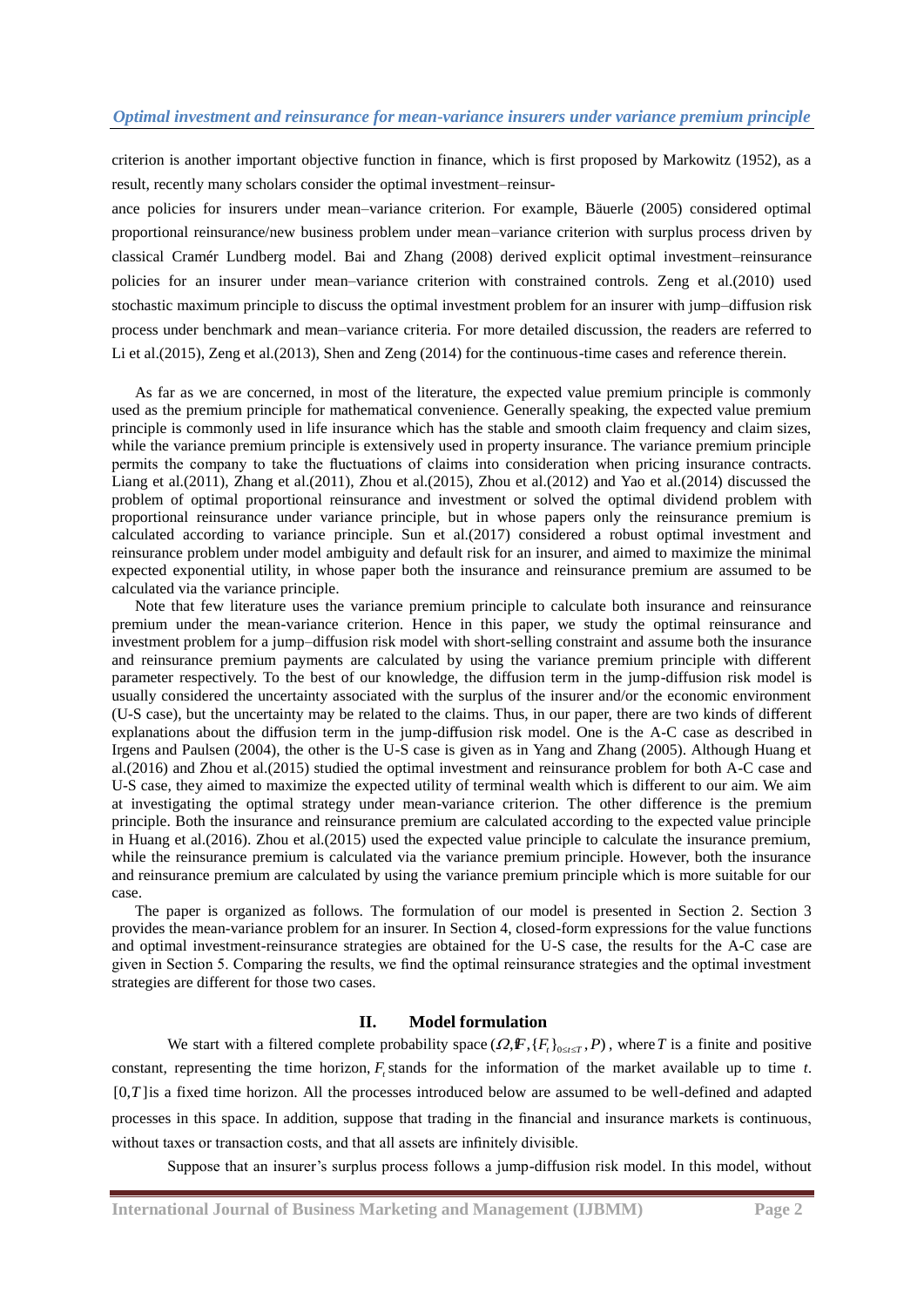reinsurance and investment, the surplus  $X_t$  of the insurer at time *t* is

$$
X_{t} = X_{0} + ct - \sum_{i=1}^{N(t)} X_{i} + \sigma_{0} W_{t}^{(0)}
$$
\n(1)

where  $X_0 \ge 0$  is the initial surplus,  $c > 0$  is the premium rate, and  $S_t = \sum_{i=1}^{N(t)}$  $= \sum_{i=1}^{N(i)}$  $S_i = \sum_{i=1}^{N(i)} X_i$  is a compound Poisson process, representing the cumulative claims up to time *t*, where  $\{N(t), t \ge 0\}$  is a homogeneous Poisson process with intensity  $\lambda$ , and  $\{X_i, i \geq 1\}$  is a sequence of positive independent and identically distributed random variables with finite first moment  $EX_i = \mu_1$  and second moment  $EX_i^2 = \mu_2^2$ .  $\{W_i^{(0)}, t \ge 0\}$  is a standard Brownian motion,  $\sigma_0 \ge 0$  is a constant. In addition, we assume that  $\{X_i, i \ge 1\}$ ,  $\{N(t), t \ge 0\}$  and  $\{W_t^{(0)}, t \ge 0\}$  are mutually independent.

To the best of our knowledge, the diffusion term  $\sigma_0 W_t^{(0)}$  in the model (1) usually has two kinds of different understanding in the literatures. On the one hand,  $\sigma_0W_t^{(0)}$  stands for the uncertainty associated with the surplus of the insurer at time *t* (that is, the U-S case), thus the aggregate claims up to time *t* is  $S<sub>t</sub>$ . On the other hand,  $\sigma_0W_t^{(0)}$  represents the additional small claims, which are the uncertainty associated with the insurance market or the economic environment (that is, the A-C case), let  $\hat{S}_t$  be the corresponding aggregate claim process in this case, then we have

$$
\hat{S}_t = S_t - \sigma_0 W_t^{(0)}.
$$

The insurer can purchase proportional reinsurance from the reinsurer. For each  $t \in [0, T]$ , the proportional reinsurance level is denoted by the value of risk exposure  $a_i \in [0,1]$ . In this case, the cedent (insurer) pays 100(1– $a_t$ )% of the claim while the reinsurer pays the rest, i.e. 100  $a_t$ , % of the claim. When the claim *X* occurs, the insurer pays only  $(1 - a)$  *X* while the reinsurer pays  $a<sub>i</sub> X$ . However, the insurer has to pay a premium at the rate of  $c^a$  to the reinsurer due to the reinsurance business. Throughout this article, we assume that both insurance premium and reinsurance premium are calculated according to the variance principle with different parameter respectively.

For the U-S case, the insurance premium under the variance principle takes the form

$$
ct = E\left(\sum_{i=1}^{N(t)} X_i\right) + \theta_1 Var\left(\sum_{i=1}^{N(t)} X_i\right) = \lambda(\mu_1 + \theta_1 \mu_2^2)t,
$$

where  $Var(\cdot)$  stands for variance, and  $\theta_1 > 0$  is the safety loading associated of the insurer with the variance of

where 
$$
Var(\cdot)
$$
 stands for variance, and  $\theta_1 > 0$  is the safety loading associated of  
\n
$$
c \cdot \text{dedd risk. Meanwhile, the reinsurance premium under the variance principle is}
$$

\n
$$
c^a t = E\left(\sum_{i=1}^{N(t)} a_i X_i\right) + \theta_2 Var\left(\sum_{i=1}^{N(t)} a_i X_i\right) = \lambda [a_i \mu_1 + \theta_2 a_i^2 \mu_2^2]t,
$$

where  $\theta_2 \in [\theta_1, +\infty)$  represents the safety loading of the reinsurer.

Thus, the insurer's surplus process in the presence of reinsurance can be written as  
\n
$$
dX_t^a = \lambda \Big( (1 - a_t)\mu_1 + (\theta_1 - \theta_2 a_t^2)\mu_2^2 \Big) dt - d \sum_{i=1}^{N(t)} (1 - a_t)X_i + \sigma_0 dW_t^{(0)},
$$

The above process can be approximated by the following drifted process  
\n
$$
dX_t^a = \lambda \mu_2^2 (\theta_1 - \theta_2 a_t^2) dt + (1 - a_t) \sqrt{\lambda} \mu_2 dW_t^{(1)} + \sigma_0 dW_t^{(0)},
$$

where  $\left\{W_t^{(1)}, t \geq 0\right\}$  independent of  $\left\{W_t^{(0)}, t \geq 0\right\}$  is a standard Brownian motion.

For the A-C case, the insurance premium under the variance principle is given by  
\n
$$
ct = E\left(\sum_{i=1}^{N(t)} X_i + \sigma_0 W_i^{(0)}\right) + \theta_i Var\left(\sum_{i=1}^{N(t)} X_i + \sigma_0 W_i^{(0)}\right) = \left(\lambda \mu_1 + \theta_1 (\lambda \mu_2^2 + \sigma_0^2)\right)t.
$$

and the aggregate reinsurance premium is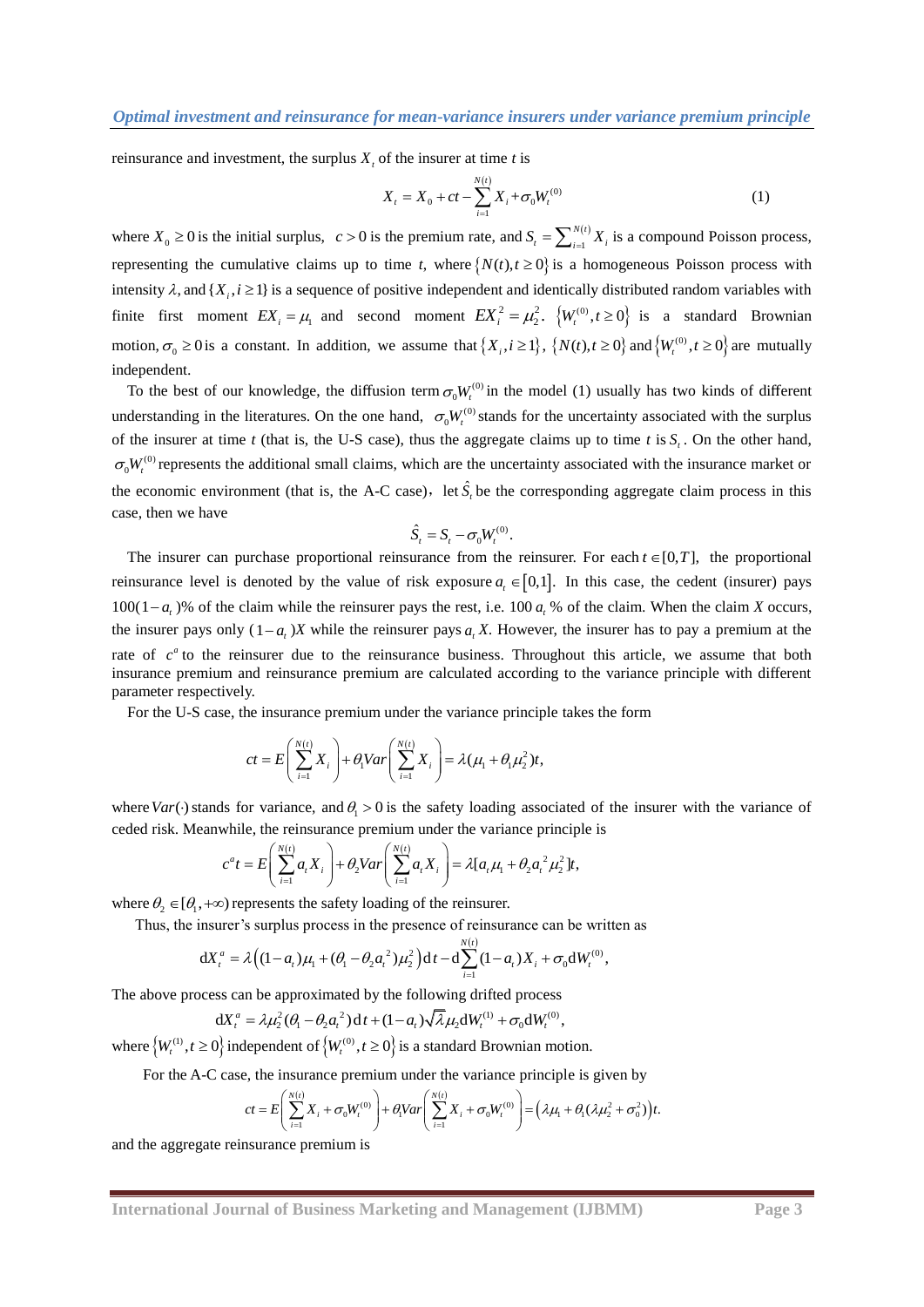**Optimal investment and reinsurance for mean-variance insures under variance premium principle**  

$$
c^{a}t = E\left(\sum_{i=1}^{N(t)} a_{i}X_{i} + a_{i}\sigma_{0}W_{t}^{(0)}\right) + \theta Var\left(\sum_{i=1}^{N(t)} a_{i}X_{i} + a_{i}\sigma W_{t}^{(0)}\right) = (a_{i}\lambda\mu + \theta a_{i}(\lambda\mu + \sigma^{2}))t_{0}
$$

With such a reinsurance strategy, the surplus process of the insurer follows  
\n
$$
d\hat{X}_i^a = (\lambda \mu_1 (1 - a_t) + (\lambda \mu_2^2 + \sigma_0^2)(\theta_1 - \theta_2 a_t^2)) dt - d \sum_{i=1}^{N(t)} (1 - a_t) X_i + (1 - a_t) \sigma_0 dW_t^{(0)}.
$$

The above process can be approximated by the following divided process  
\n
$$
d\hat{X}_t^a = (\lambda \mu_2^2 + \sigma_0^2)(\theta_1 - \theta_2 a_t^2) dt + (1 - a_t) \sqrt{\lambda} \mu_2 dW_t^{(2)} + (1 - a_t) \sigma_0 dW_t^{(0)},
$$

where  $\left\{W_t^{(2)}, t \ge 0\right\}$  is a standard Brownian motion, and it is independent of  $\left\{W_t^{(0)}, t \ge 0\right\}$  and  $\left\{W_t^{(1)}, t \ge 0\right\}$ .

Moreover, we assume that the insurer is allowed to invest in a financial market consisting of a risk-free (e.g., a bound or a bank account) and a risky asset (e.g., a stock). The price process of the risk-free asset evolves according to

$$
dB_t = r_0 B_t dt
$$

where  $r_0 > 0$ , representing the risk-free interest rate, is a continuous bounded deterministic function. The price process of the risky asset is described by the GBM model

$$
\mathrm{d}P_t = P_t\left(r_1\mathrm{d}t + \sigma \mathrm{d}W_t\right)
$$

where  $r_1$  ( $> r_0$ ) and  $\sigma$  are positive constants that represent the expected instantaneous rate of the risky asset and the volatility of the risky asset price, respectively.  $\{W_t, t \ge 0\}$  is another standard Brownian motion, independent of  $S_t$  and  $\{W_t^{(i)}, t \ge 0\}$ ,  $i = 0, 1, 2$ .

The insurer, starting from an initial capital  $x_0$  at time 0, is allowed to dynamically purchase proportional reinsurance and invest in the financial market described above. A trading strategy is denoted by a pair of stochastic processes  $\pi = (a_t, b_t)$ , where  $a_t$  and  $b_t$  are the value of the risk exposure as described above and the total amount of money invested in the risky asset at time *t*, respectively. The amount of money invested in the risk-free asset at time *t* is  $X_t^{\pi} - b_t$ , where  $X_t^{\pi}$  is the wealth process associated with strategy  $\pi$ .

**Definition 1** (*Admissible Strategy*) Let  $Q := [0, T] \times R$ . For any fixed  $t \in [0, T]$ , a strategy  $\pi$  is said to be admissible if it is  $F_t$ -progressively measurable, and satisfies that

(i) The no-shorting constraint means that  $b_t \ge 0$ . (ii)  $0 \le a_t \le 1$ . (iii)  $E\left(\int_0^t b_t^2 dt\right)$ .  $E\left(\int_0^T b_t^2 dt\right) < \infty$ , for all  $T < \infty$ .

Denote the set of all admissible strategies by  $\Pi$ . Corresponding to an admissible strategy *π* and *i* initial wealth  $X_0$ , the wealth process of the insurer can be described as  $\left\{ dX_t^{\pi} = \left\{ \lambda \mu_2^2 (\theta_1 - \theta_2 a_t^2) +$ 

the initial wealth 
$$
X_0
$$
, the wealth process of the insurer can be described as  
\n
$$
\begin{cases}\n dX_t^{\pi} = \left\{ \lambda \mu_2^2 (\theta_1 - \theta_2 a_t^2) + r_0 X_t^{\pi} + (r_1 - r_0) b_t \right\} dt + \sigma b_t dW_t + (1 - a_t) \sqrt{\lambda} \mu_2 dW_t^{(1)} + \sigma_0 dW_t^{(0)}, \\
 X_0^{\pi} = X_0\n\end{cases}
$$
\n(2)

$$
\begin{aligned}\n\left[X_0^{\pi} = X_0\n\right] \text{for the U-S case, or} \\
\begin{cases}\nd\hat{X}_i^{\pi} = \left\{ (\lambda \mu_2^2 + \sigma_0^2)(\theta_1 - \theta_2 a_i^2) + r_0 \hat{X}_i^{\pi} + (r_1 - r_0)b_i \right\} dt + \sigma b_i dW_t + (1 - a_i) \sqrt{\lambda} \mu_2 dW_t^{(1)} + \sigma_0 (1 - a_i) dW_t^{(0)}, \\
\hat{X}_0^{\pi} = X_0\n\end{cases} \n\end{aligned} \tag{3}
$$

for the A-C case.

#### **III. Mean-variance problem**

In this section, we consider the mean-variance criterion. We aim at finding an admissible strategy such that the expected terminal wealth satisfies  $EX_T^{\pi} = k$  for a given  $k \in R$  while the risk measured by the variance of the terminal wealth  $Var X_T^{\pi} = E[X_T^{\pi} - k]^2$ is minimized for the U-S case, or  $E\hat{X}_T^{\pi} = k$  while  $Var\hat{X}_T^{\pi} = E[\hat{X}_T^{\pi} - k]^2$  is minimized for the A-C case. Here, we impose

$$
k \geq X_0 e^{r_0 T} + \frac{\lambda \mu_2^2 \theta_1}{r_0} (e^{r_0 T} - 1)
$$

for the U-S case, and

$$
k \geq X_0 e^{r_0 T} + \frac{(\lambda \mu_2^2 + \sigma_0^2)\theta_1}{r_0} (e^{r_0 T} - 1)
$$

for the A-C case, which coincide with the amount that the insurer would earn if all of the initial wealth were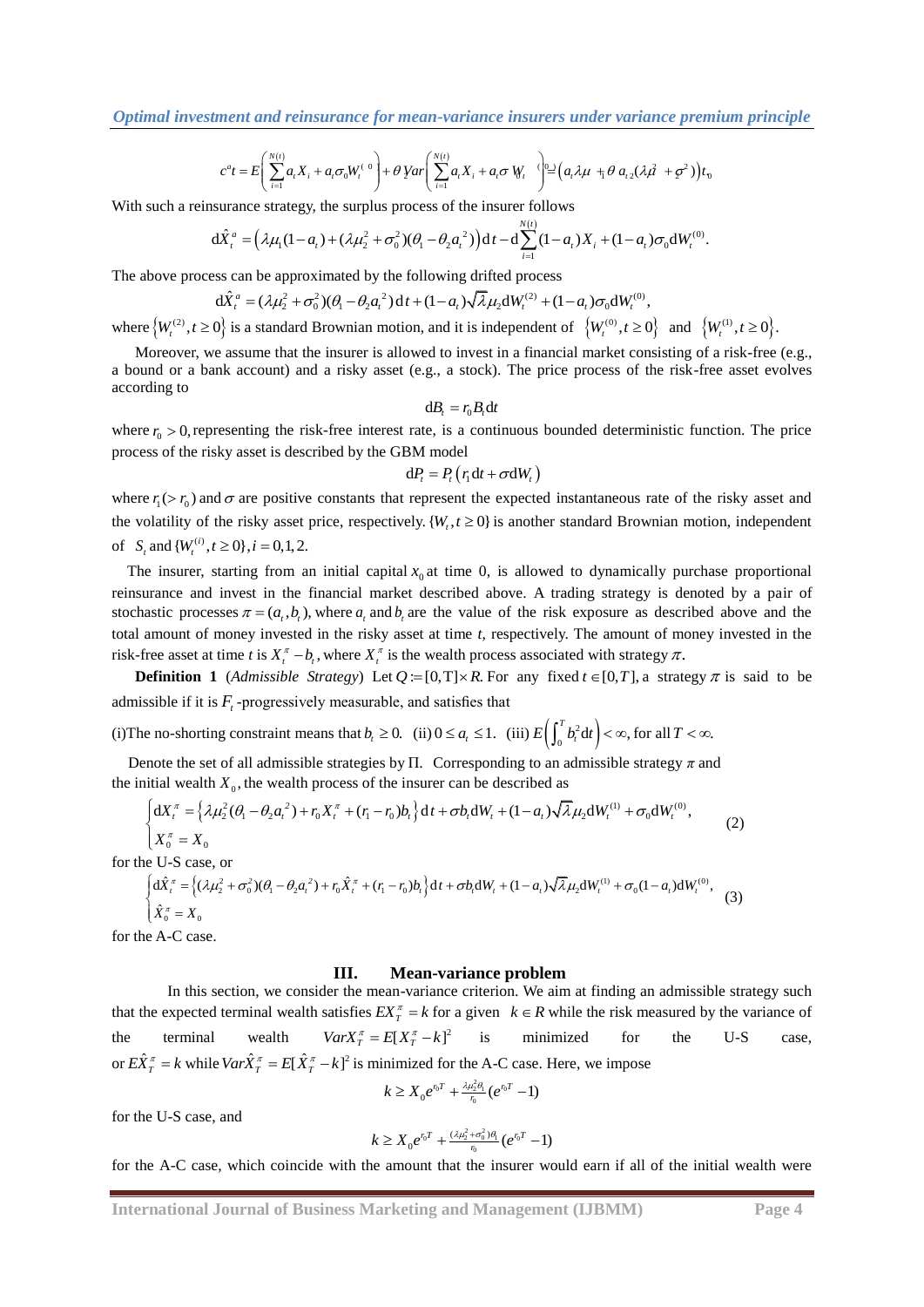# *Optimal investment and reinsurance for mean-variance insurers under variance premium principle*

invested in the risk-free asset. Thus, the above problems can be formulated as the following constrained stochastic optimization problem,

 $\min_{\pi \in \Pi}$   $E[\hat{X}_T^{\pi} - k]^2$ 

$$
\min_{\pi \in \Pi} E[X_{T}^{\pi} - k]^{2}
$$
\nsubject to\n
$$
\begin{cases}\nEX_{T}^{\pi} = k, \\
(X_{\cdot}^{\pi}, \pi) \text{ satisfy (2)}.\n\end{cases}
$$
\n(4)

or

subject to 
$$
\begin{cases} E\hat{X}_T^{\pi} = k, \\ (\hat{X}_T^{\pi}, \pi) \text{ satisfy (3).} \end{cases}
$$
 (5)

Using the well-known Lagrangian duality method transforms the problem (4) and (5) into the following equivalent min-max problems:

$$
\max_{l \in R} \min_{\pi \in \Pi} \{ E[X_T^{\pi} - (k - l)]^2 - l^2 \},
$$
\n
$$
\text{subject to } (X_{\cdot}^{\pi}, \pi) \text{ satisfy (2)}
$$
\n
$$
\tag{6}
$$

or

$$
\max_{l \in R} \min_{\pi \in \Pi} \{ E[\hat{X}_T^{\pi} - (k-l)]^2 - l^2 \},
$$
\n
$$
\text{subject to } (\hat{X}_T^{\pi}, \pi) \text{ satisfy (3)} \tag{7}
$$

To solve the problems (4) and (5), or the equivalent min-max problems (6) and (7), we first consider the following unconstrained stochastic optimization problems

$$
\min_{\pi \in \Pi} E[X_{T}^{\pi} - (k - l)]^{2},
$$
\n
$$
\text{subject to } (X_{\cdot}^{\pi}, \pi) \text{ satisfy (2)} \tag{8}
$$

or

$$
\min_{\pi \in \Pi} E[\hat{X}_T^{\pi} - (k-l)]^2,
$$
\nsubject to  $(\hat{X}_L^{\pi}, \pi)$  satisfy (3) (9)

Let  $x_t^{\pi} = X_t^{\pi} - (k - l)$  and  $\hat{x}_t^{\pi} = \hat{X}_t^{\pi} - (k - l)$ . For the auxiliary problems (8) and (9), we define the associated optimal value function using the same notation  $J(t, x)$ 

$$
J(t, x) = \min_{\pi \in \Pi} E \left\{ \frac{1}{2} [x_T^{\pi}]^2 | x_t^{\pi} = x \right\}
$$

or

$$
J(t,x) = \min_{\pi \in \Pi} E\left\{\frac{1}{2}[\hat{x}_T^{\pi}]^2 \Big|\hat{x}_t^{\pi} = x\right\}.
$$

It is obvious that  $(2)$  and  $(3)$  can be rewritten as

$$
\pi \in \left[1 - \left(2 - \frac{1}{2} + \frac{1}{2}\right)\right]
$$
\nso byious that (2) and (3) can be rewritten as

\n
$$
dx_i^{\pi} = \left\{\lambda \mu_2^2 (\theta_1 - \theta_2 a_i^2) + r_0 x_i^{\pi} + r_0 (k-l) + (r_1 - r_0) b_i\right\} dt + \sigma b_i dW_i + (1 - a_i) \sqrt{\lambda} \mu_2 dW_i^{(1)} + \sigma_0 dW_i^{(0)},
$$
\n
$$
d\hat{X}_i^{\pi} = \left\{\left(\lambda \mu_2^2 + \sigma_0^2 \right) \mathcal{H}_1 - \theta a_i^2 + \sigma_0^2 \mathcal{H}_2 + r_0 (k+l) - (r_0) \mathcal{H}_1\right\} + \sigma b_i dW_i + (1 - a_i) \sqrt{\lambda} \mu_2 dW_i^{(1)} + \sigma_0 dW_i^{(0)},
$$
\n(1)

**International Journal of Business Marketing and Management (IJBMM) Page 5**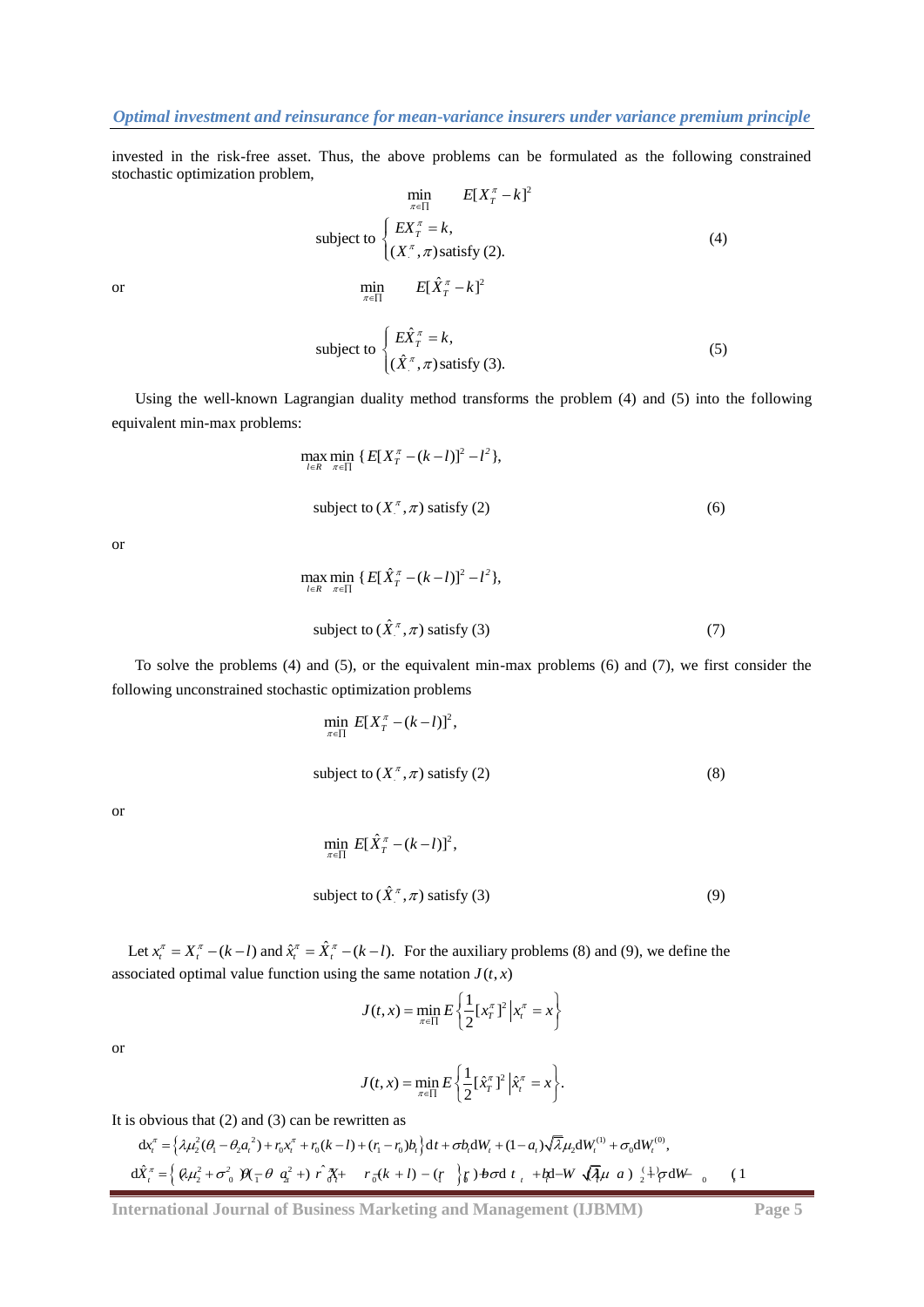For function  $\phi(t, x)$ , let C<sup>1,2</sup> denote the space of  $\phi(t, x)$  such that  $\phi$  and its partial derivatives

 $\phi_t$ ,  $\phi_x$ ,  $\phi_{xx}$  are continuous on [0,*T*] × *R*. To solve the above problem, we use the dynamic programming approach described in Fleming and Soner (1993). From standard arguments, we see that if the value function  $J(t, x) \in C^{1,2}$ , then  $J(t, x)$  satisfies the following Hamilton-Jacobi-Bellman (HJB) equation, for  $t < T$ ,

$$
\min_{\pi \in \Pi} A^{\pi} J(t, x) = 0,\tag{10}
$$

with the boundary condition

$$
J(T, x) = \frac{1}{2}x^2.
$$
 (11)

where  $A^{\pi}$  denotes the generator of the surplus process controlled by the control variable  $\pi$ . Further, applying Ito's formula for the jump-diffusion process to  $J(t, x)$ , we deduce that

 $A^{\pi} J(t, x)$  in (10) is

$$
(t, x) \text{ in (10) is}
$$
  
\n
$$
A^{\pi} J(t, x) = J_t + \left[\lambda \mu_2^2 (\theta_1 - \theta_2 a_t^2) + r_0 x + r_0 (k - l) + (r_1 - r_0) b_t \right] J_x + \frac{1}{2} (\sigma^2 b_t^2 + \sigma_0^2 + \lambda \mu_2^2 (1 - a_t)^2) J_{xx} \quad \text{for}
$$

the U-S case, or

$$
A J(t, x) = J_t + \left[ \lambda \mu_2 (\sigma_1 - \sigma_2 a_t) + r_0 x + r_0 (\kappa - t) + (r_1 - r_0) b_t \right] J_x + \frac{1}{2} (b b_t + b_0 + \lambda \mu_2 (1 - a_t)) J_x
$$
 for  
the U-S case, or  

$$
A^{\pi} J(t, x) = J_t + \left[ (\lambda \mu_2^2 + \sigma_0^2)(\theta_1 - \theta_2 a_t^2) + r_0 x + r_0 (k - l) + (r_1 - r_0) b_t \right] J_x + \frac{1}{2} \left( \sigma^2 b_t^2 + (\lambda \mu_2^2 + \sigma_0^2)(1 - a_t)^2 \right) J_{xx}
$$
 for the

A-C case.

By the standard method used in Fleming and Soner (1993), we have the following verification theorem.

**Theorem 1** Let  $V(t, x) \in C^{1,2}$  be a classical solution to (10) that satisfies (11). Then, the value function  $J(t, x)$  coincides with  $V(t, x)$ , that is,  $V(t, x) = J(t, x)$ . Furthermore, let  $\pi^* = (a_t^*, b_t^*) \in \Pi$ such that  $A^{\pi^*} J(t, x) = 0$  holds for all  $(t, x) \in [0, T] \times R$ . Then, the strategy  $\pi^* = (a_{x_t^*}^*, b_{x_t^*}^*)$  is optimal, where  $X_t^*$  is the reserve process under the optimal strategy.

## **IV. Optimal results for the U-S case**

In this section, we derive the optimal control strategy and the optimal value function for the U-S case. First of all, we consider the unconstrained stochastic optimization problem (8). Suppose that there exists a function  $V(t, x)$  satisfying the conditions given in Theorem 1. According to Theorem 1, the HJB equation (10) is<br>  $\min_{\pi \in \Pi} \{ V_t + \left[ \lambda \mu_2^2 (\theta_1 - \theta_2 a_t^2) + r_0 x + r_0 (k - l) + (r_1 - r_0) b_t \right] V_x + \frac{1}{2} (\sigma^2 b_t^2 + \sigma_0^2 + \lambda \$ (10) is

$$
\min_{\pi \in \Pi} \{ V_{t} + \left[ \lambda \mu_{2}^{2} (\theta_{1} - \theta_{2} a_{t}^{2}) + r_{0} x + r_{0} (k - l) + (r_{1} - r_{0}) b_{t} \right] V_{x} + \frac{1}{2} (\sigma^{2} b_{t}^{2} + \sigma_{0}^{2} + \lambda \mu_{2}^{2} (1 - a_{t})^{2}) V_{xx} \} = 0, (12)
$$

with the boundary condition  $V(T, x) = \frac{1}{2}x^2$ . According to the structure of (12) and its boundary condition, it is natural to assume

$$
V(t,x) = \frac{1}{2}P(t)x^{2} + W(t)x + K(t).
$$
\n(13)

The boundary condition  $V(T, x) = \frac{1}{2}x^2$  implies  $P(T) = 1, W(T) = 0, K(T) = 0$ . Inserting (13) into (12) and rearranging results in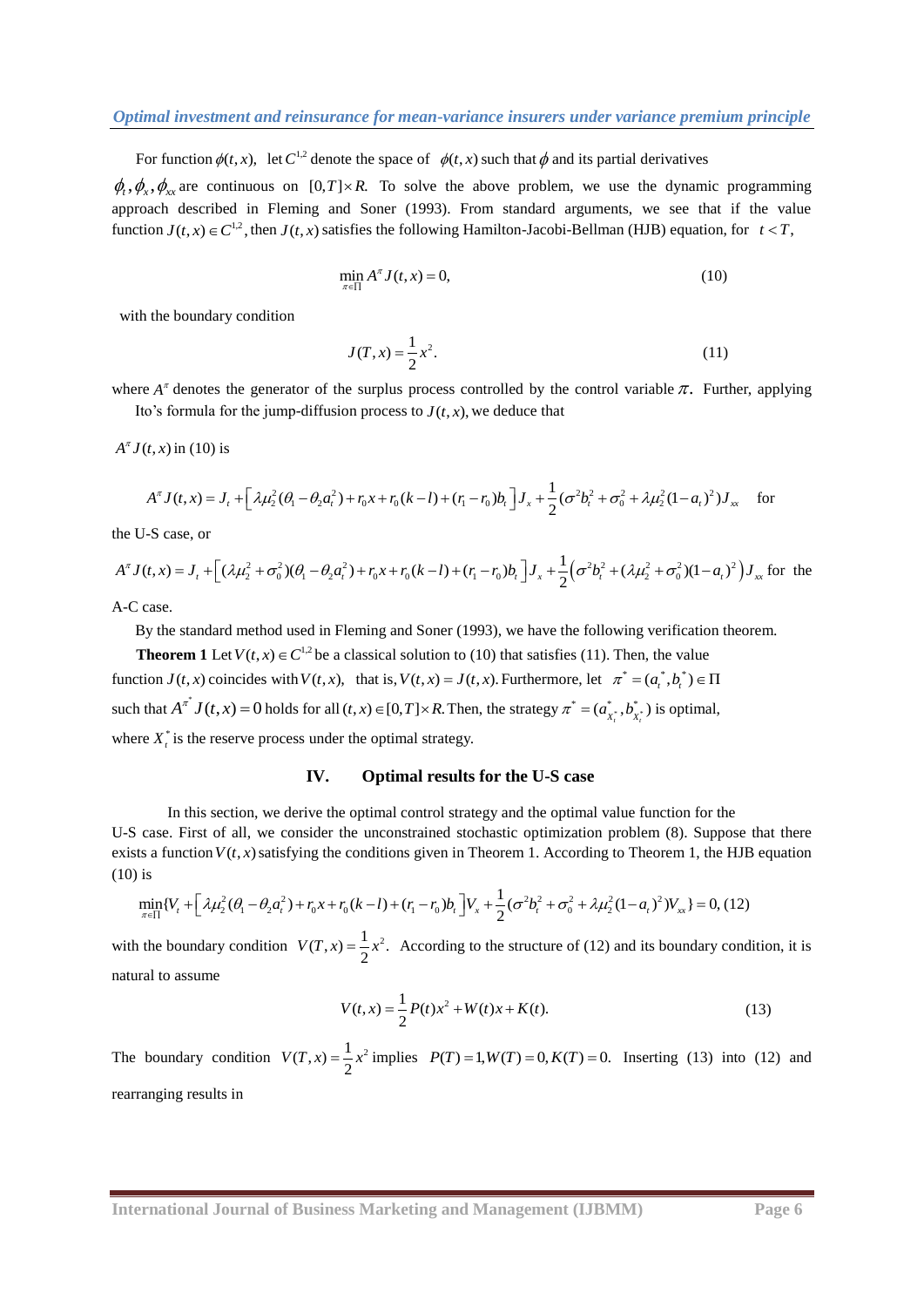**Optimal investment and reinsurance for mean-variance insures under variance premium principle**  
\n
$$
\min_{\pi \in \Pi} \{\frac{1}{2}P_t(t)x^2 + W_t(t)x + K_t(t) + \left[\lambda \mu_2^2(\theta_1 - \theta_2 a_t^2) + r_0x + r_0(k-l) + (r_1 - r_0)b_t\right][P(t)x + W(t)] + \frac{1}{2}(\sigma^2 b_t^2 + \sigma_0^2 + \lambda \mu_2^2(1-a_t)^2)P(t)\} = 0
$$
\n(14)

For 
$$
a_t
$$
 and  $b_t$  without restriction, (14) attains its minimum at  
\n
$$
a_{t1} = \left(1 - 2\theta_2 \left(x + \frac{w(t)}{P(t)}\right)\right)^{-1}, \quad b_{t1} = -\frac{r_t - r_0}{\sigma^2} \left(x + \frac{w(t)}{P(t)}\right)
$$
\n(15)

Since  $b_t \ge 0$  and  $0 \le a_t \le 1$ , if the right of  $a_{t}$  or  $b_{t}$  is less than 0, then we have to truncate it by 0, if the right of  $a_{1}$  is more than 1or goes to infinity, we have to truncate it by 1. So we need to define the following regions:

$$
A_1 = \{ (t, x) \in [0, T) \times R, x + \frac{w_{(t)}}{P(t)} < 0 \},
$$
\n
$$
A_2 = \{ (t, x) \in [0, T) \times R, x + \frac{w_{(t)}}{P(t)} > \frac{1}{2\theta_2} \},
$$
\n
$$
A_3 = \{ (t, x) \in [0, T) \times R, 0 \le x + \frac{w_{(t)}}{P(t)} \le \frac{1}{2\theta_2} \}.
$$

In the following, we will specify  $A_1$ ,  $A_2$  and  $A_3$ . We first analyze  $A_1$ . In this case, the minimum of (14) is attained for

$$
a_t^* = a_{t1}, \quad b_t^* = b_{t1}.
$$
 (16)

Inserting (16) into (14) and letting  $P(t) = P_1(t)$ ,  $W(t) = W_1(t)$ ,  $K(t) = K_1(t)$  in (14) yields a new equation, then multiplying this new equation by  $(1-2\theta_2(x+\frac{W(t)}{P(t)})^2)$  and letting the coefficients of  $x^4$ ,  $x^3$  and  $x^2$  be zero

respectively, according to the boundary condition, we finally obtain  
\n
$$
P_1(t) = e^{(B-2t_0)(t-T)}, \ W_1(t) = \frac{m}{r_0} e^{(B-2t_0)(t-T)} \left(1 - e^{r_0(t-T)}\right),
$$
\n
$$
K_1(t) = \frac{m^2}{2r_0^2} e^{B(t-T)} \left(e^{-r_0(t-T)} - 1\right)^2 - \frac{\lambda \mu_2^2 + \sigma_0^2}{2(B-2r_0)} \left(e^{(B-2t_0)(t-T)} - 1\right)
$$
\n(17)

where

$$
B = \frac{(r_1 - r_0)^2}{\sigma^2}, \quad m = r_0(k - l) + \lambda \theta_1 \mu_2^2.
$$

Substituting  $(17)$  into  $(15)$ , we have

ituting (17) into (15), we have  
\n
$$
a_t^* = \left(1 - 2\theta_2 x + \frac{2\theta_2 m}{r_0} (e^{r_0(t-T)} - 1)\right)^{-1}, \quad b_t^* = -\frac{r_1 - r_0}{\sigma^2} \left(x - \frac{m}{r_0} (e^{r_0(t-T)} - 1)\right).
$$
\n(18)

Meanwhile, we get the solution of HJB equation (12) is

while, we get the solution of HJB equation (12) is  
\n
$$
V_1(t,x) = \frac{1}{2} e^{(B-2r_0)(t-T)} \left\{ x + \frac{m}{r_0} \left( 1 - e^{r_0(t-T)} \right) \right\}^2 - \frac{\lambda \mu_2^2 + \sigma_0^2}{2(B-2r_0)} \left( e^{(B-2r_0)(t-T)} - 1 \right)
$$
\n(19)

Replace  $P(t)$ ,  $W(t)$  and  $K(t)$  by  $P_1(t)$ ,  $W_1(t)$  and  $K_1(t)$  in (13) results in

$$
A_1 = \{(t, x) \in [0, T) \times R, x + \frac{m}{r_0} \left(1 - e^{r_0 (t - T)}\right) < 0\}.
$$

When  $(t, x) \in A_2$ , by (15), we obtain  $(a_t^*, b_t^*) = (0, 0)$ , which implies that one invests all the wealth in the risk-free asset and not purchase reinsurance. Similarly, we can obtain the solution of (14)

$$
V_2(t,x) = \frac{1}{2}P_2(t)x^2 + W_2(t)x + K_2(t),
$$

where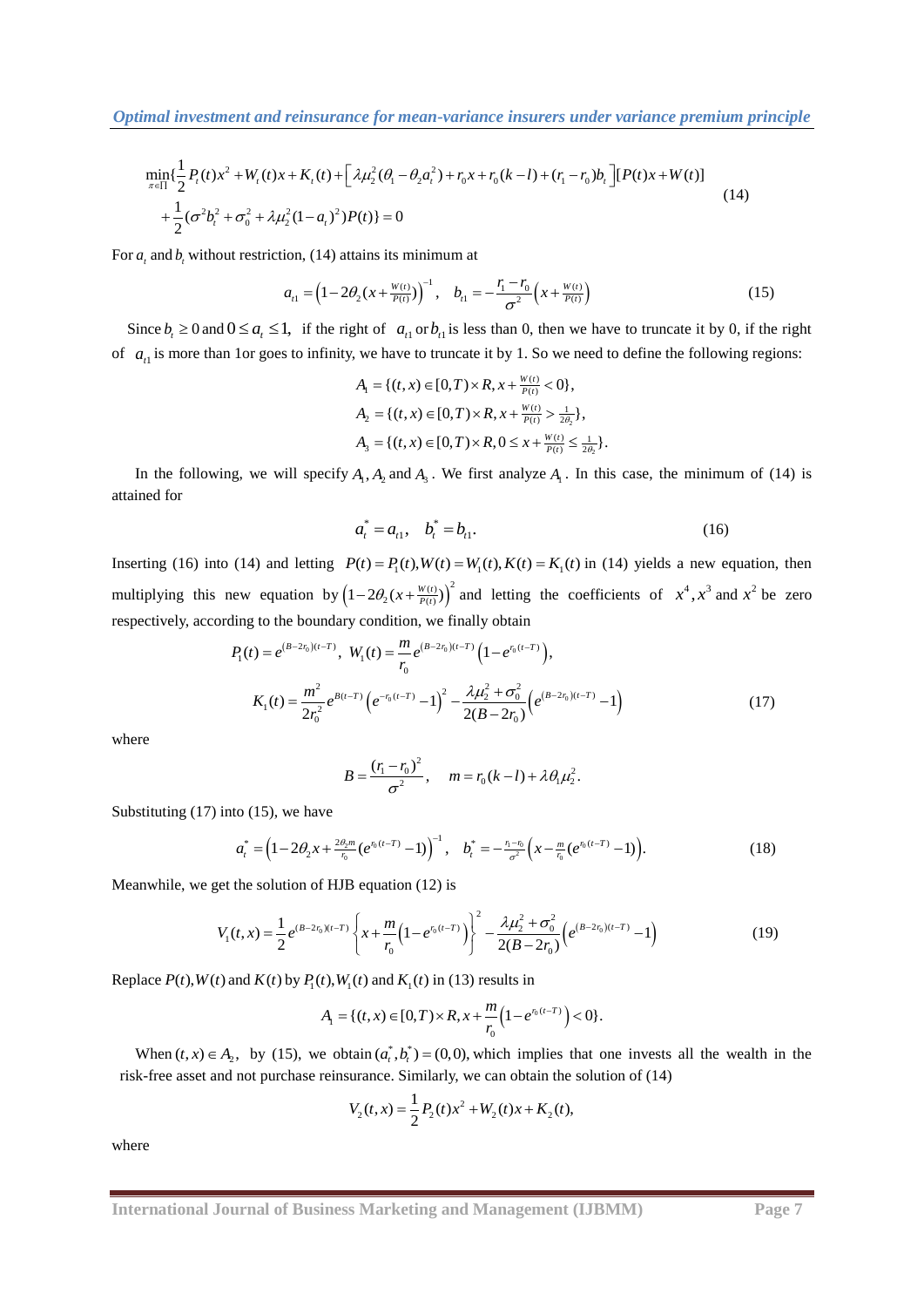$$
P_2(t) = e^{-2r_0(t-T)}, \quad W_2(t) = \frac{m}{r_0} e^{-2r_0(t-T)} \left(1 - e^{r_0(t-T)}\right), \quad K_2(t) = \frac{m^2}{2r_0^2} \left(e^{-r_0(t-T)} - 1\right)^2 + \frac{\lambda \mu_2^2 + \sigma_0^2}{4r_0} \left(e^{-2r_0(t-T)} - 1\right)
$$

That is,

is,  
\n
$$
V_2(t,x) = \frac{1}{2}e^{-2r_0(t-T)}\left\{x + \frac{m}{r_0}\left(1 - e^{r_0(t-T)}\right)\right\}^2 + \frac{\lambda\mu_2^2 + \sigma_0^2}{4r_0}\left(e^{-2r_0(t-T)} - 1\right)
$$
\n(20)

Then  $A_2$  can be specified and

$$
A_2 = \{(t, x) \in [0, T) \times R, x + \frac{m}{r_0} \Big( 1 - e^{r_0(t - T)} \Big) > \frac{1}{2\theta_2} \}.
$$

Similarly, when 
$$
(t, x) \in A_3
$$
, by (15), we have  $(a_t^*, b_t^*) = (1, 0)$ . The solution of (14) is  
\n
$$
V_3(t, x) = \frac{1}{2} P_3(t) x^2 + W_3(t) x + K_3(t)
$$
\n
$$
= \frac{1}{2} e^{-2r_0(t-T)} \left\{ x + \frac{m - \lambda \mu_2^2 \theta_2}{r_0} \left( 1 - e^{r_0(t-T)} \right) \right\}^2 + \frac{\sigma_0^2}{4r_0} \left( e^{-2r_0(t-T)} - 1 \right),
$$
\n(21)

where

$$
P_3(t) = e^{-2r_0(t-T)}, \quad W_3(t) = \frac{m - \lambda \mu_2^2 \theta_2}{r_0} e^{-2r_0(t-T)} \left(1 - e^{r_0(t-T)}\right),
$$

$$
K_3(t) = \frac{1}{2} \left(\frac{m - \lambda \mu_2^2 \theta_2}{r_0}\right)^2 \left(e^{-r_0(t-T)} - 1\right)^2 + \frac{\sigma_0^2}{4r_0} \left(e^{-2r_0(t-T)} - 1\right)
$$

Thus  $A_3$  can be rewritten as

s  
\n
$$
A_3 = \{(t, x) \in [0, T) \times R, 0 \le x + \frac{m - \lambda \mu_2^2 \theta_2}{r_0} \left(1 - e^{r_0 (t - T)}\right) \le \frac{1}{2\theta_2}\}.
$$

For the U-S case, all above derivations are summarized by the theorem below.

**Theorem 2** For the unconstrained stochastic optimization problem (8), the optimal control strategy  $(a_i^*, b_i^*)$  and the optimal value function  $V(t, x)$  are given as follows:

(1) If 
$$
x + \frac{m}{r_0} (1 - e^{r_0(t-T)}) < 0
$$
,  $(a_t^*, b_t^*)$  is given by (18) and  $V(t, x) = V_1(t, x)$  which is given by (19);  
\n(2) If  $x + \frac{m}{r_0} (1 - e^{r_0(t-T)}) > \frac{1}{2\theta_2}$ ,  $(a_t^*, b_t^*) = (0, 0)$  and  $V(t, x) = V_2(t, x)$  given by (20);  
\n(3) If  $0 \le x + \frac{m - \lambda \mu_2^2 \theta_2}{r_0} (1 - e^{r_0(t-T)}) \le \frac{1}{2\theta_2}$ ,  $(a_t^*, b_t^*) = (1, 0)$  and  $V(t, x) = V_3(t, x)$ , see (21).

Next, we try to solve the mean-variance problem (4) which can be transformed into the equivalent min-max problems (6). Let  $t = 0$ ,  $x = x_0 = X_0 - k + l$  in Theorem 2.

When 
$$
x_0 + \frac{m}{r_0} (1 - e^{-r_0 T}) < 0
$$
, that is,

$$
X_0 e^{r_0 T} + l - k + \frac{\lambda \theta_1 \mu_2^2}{r_0} (e^{r_0 T} - 1) < 0,
$$

since

$$
X_0 e^{i_0 t} + l - k + \frac{1}{r_0} \left( e^{i_0 t} - 1 \right) < 0,
$$
\n
$$
\min_{\pi \in \Pi} E[\frac{1}{2} (X_\pi^\pi - k)^2] = \min_{\pi \in \Pi} \left\{ E[\frac{1}{2} (X_\pi^\pi - k)^2] + l E[X_\pi^\pi - k] \right\} = \min_{\pi \in \Pi} \left\{ E[\frac{1}{2} (X_\pi^\pi + l - k)^2] - \frac{1}{2} l^2 \right\}
$$
\n
$$
= \min_{\pi \in \Pi} \left\{ E\left(\frac{1}{2} [X_\pi^\pi]^2\right) - \frac{1}{2} l^2 \right\} = V_1(0, x_0) - \frac{1}{2} l^2,
$$

for a fixed *l*, where  $V_1(0, x_0)$  can by expressed by (19). We denote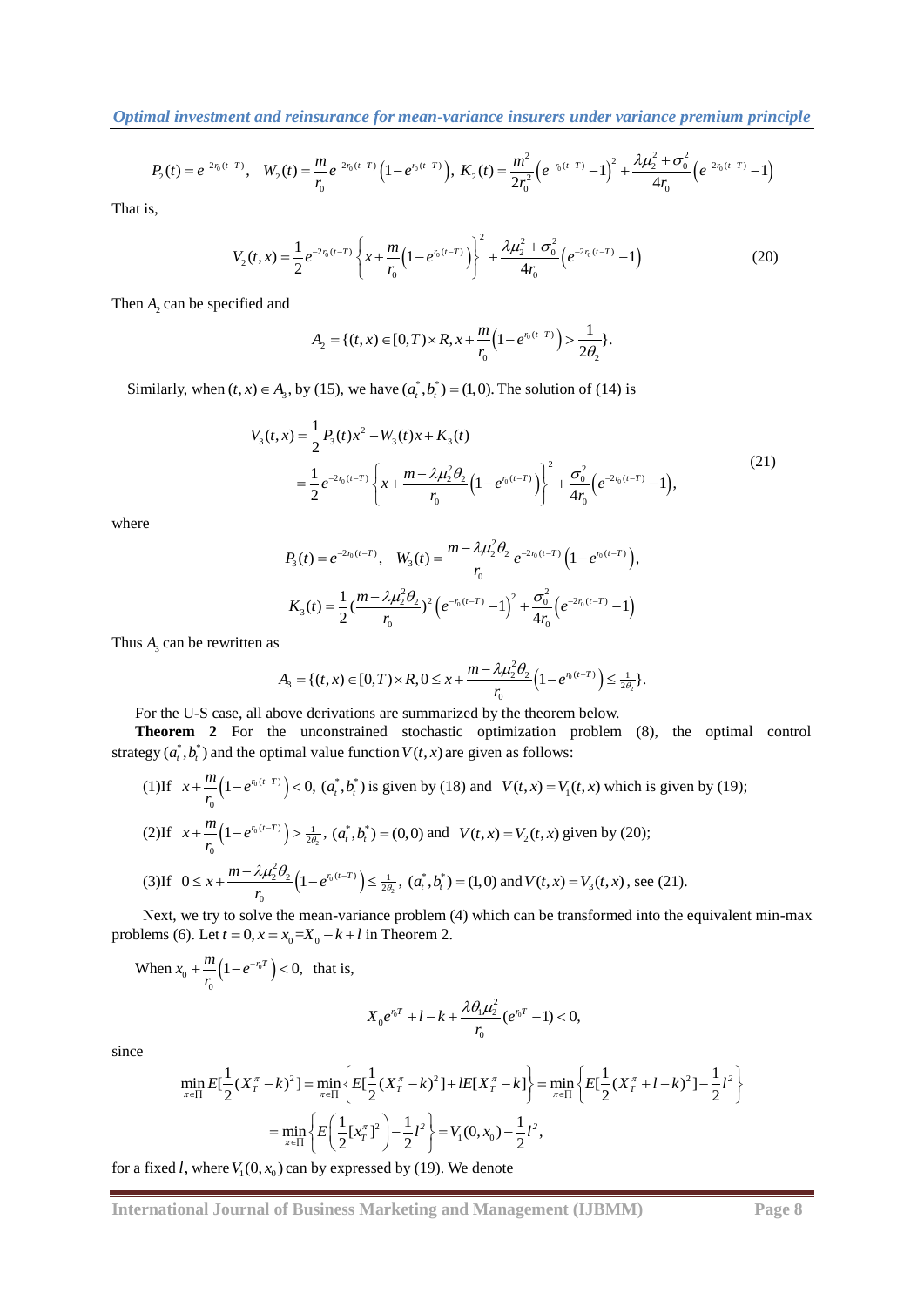$$
W_1(l) = \min_{\pi \in \Pi} \text{Var} X_T^{\pi} = \min_{\pi \in \Pi} \left\{ E[X_T^{\pi} - k]^2 + 2lE[X_T^{\pi} - k] \right\} = 2V_1(0, x_0) - l^2.
$$

To obtain the optimal strategy and the optimal value function for original problem (4), one needs to maximize  $W_1(l)$  over  $l \in R$  according to the Lagrange duality theorem. Differentiating  $W_1(l)$  with respect to *l*, and setting the derivative equal to zero, we get

$$
l^* = \frac{X_0 e^{r_0 T} - k - \frac{\lambda \theta_1 \mu_2^2}{r_0} (1 - e^{r_0 T})}{e^{BT} - 1}.
$$
\n(22)

A simple calculation shows that 
$$
W_1(l)
$$
 attains its maximum value  
\n
$$
W_1(l^*) = \min_{\pi \in \Pi} Var X_{T}^{\pi} = \frac{[X_0 e^{r_0 T} - k - \frac{\lambda \theta_1 \mu_2^2}{r_0} (1 - e^{r_0 T})]^2}{e^{BT} - 1} + \frac{\lambda \mu_2^2 + \sigma_0^2}{B - 2r_0} \left(1 - e^{-(B - 2r_0)T}\right),
$$
\n(23)

at  $l^*$ , where we have used the fact that  $k \ge X_0 e^{r_0 t} + \frac{\lambda \theta_1 \mu_2^2}{r_0} (e^{r_0 t} - 1)$ , due to the previous assumption.

Similarly, if

$$
X_0 e^{r_0 T} + l - k + \frac{\lambda \theta_1 \mu_2^2}{r_0} (e^{r_0 T} - 1) > \frac{e^{r_0 T}}{2 \theta_2},
$$

it is easily verified that there isn't an optimal value function.

If

$$
0 \leq X_0 e^{r_0 T} + \frac{\lambda \mu_2^2 (\theta_1 - \theta_2)}{r_0} \Big( e^{r_0 T} - 1 \Big) + l - k \leq \frac{e^{r_0 T}}{2 \theta_2},
$$

for a fixed *l*, denote

$$
V_0 \t\t 2\sigma_2
$$
  

$$
W_3(l) = \min_{\pi \in \Pi} VarX_T^{\pi} = \min_{\pi \in \Pi} E[X_T^{\pi} - k]^2 + 2lE[X_T^{\pi} - k] = 2V_3(0, x_0) - l^2,
$$

where  $V_3(0, x_0)$  is given by (21). It is not difficult to find that  $W_3(l)$  decreasing with respect to *l* attains its maximum value<br>max $W_3(l) = \min Var X_n^{\pi} = \frac{\sigma_0^2}{2} (e^{2\tau_0 T} - 1) - \left(k - X_0 e^{\tau_0 T} - \frac{\lambda \mu_2^2 (\theta_1 - \theta_2)}{\mu_2$ maximum value  $\frac{\sigma_0^2}{2} (e^{2\epsilon_0 T} - 1) - \left(k - X_0 e^{i\theta T} - \frac{\lambda \mu_2^2 (\theta_I - \theta_2)}{\lambda \mu_2^2} (e^{i\theta T} - 1)\right)$ 

num value  
\n
$$
\max_{i \in R} W_3(i) = \min_{\pi \in \Pi} Var X_{T}^{\pi} = \frac{\sigma_0^2}{2r_0} \left( e^{2r_0 T} - 1 \right) - \left( k - X_0 e^{r_0 T} - \frac{\lambda \mu_2^2 (\theta_1 - \theta_2)}{r_0} \left( e^{r_0 T} - 1 \right) \right)^2.
$$
\n(24)

at

$$
l = k - X_0 e^{r_0 T} - \frac{\lambda \mu_2^2 (\theta_1 - \theta_2)}{r_0} (e^{r_0 T} - 1).
$$

The above results are summarized in the following theorem.

**Theorem 3** For problem (4) with the expected terminal wealth 
$$
X_T^{\pi} = k
$$
,  
\n(1) If  $X_t^{\pi} e^{-r_0(t-T)} + t^* - k + \frac{\lambda \theta_1 \mu_2^2}{r_0} (e^{-r_0(t-T)} - 1) < 0$ , the optimal investment-reinsurance strategy is  
\n
$$
a_t^* = (1 - 2\theta_2 t^* e^{-(B-r_0)(t-T)})^{-1}, \quad b_t^* = -Bt^* e^{-(B-r_0)(t-T)},
$$

and the efficient frontier is

$$
\lim_{\pi \in \Pi} Var X_{T}^{\pi} = \frac{[X_{0}e^{r_{0}T} - k - \frac{\lambda \theta_{1} \mu_{2}^{2}}{r_{0}}(1 - e^{r_{0}T})]^{2}}{e^{BT} - 1} + \frac{\lambda \mu_{2}^{2} + \sigma_{0}^{2}}{B - 2r_{0}} \Big(1 - e^{-(B - 2r_{0})T}\Big).
$$

(2)If  $X_{i}^{\pi}e^{-r_{0}(t-T)}+l-k+\frac{\lambda\theta_{1}\mu_{2}^{2}}{2}(e^{-r_{0}(t-T)}-1)>\frac{e^{-r_{0}(t-T)}}{2}$  $\frac{1}{\omega_0}$  (e  $-1$ ) >  $\frac{1}{2\theta_2}$  $(e^{-r_0(t-T)}-1) > \frac{e^{-r_0(t-T)}}{2\theta_2},$  $\frac{\pi}{t}e^{-r_0(t-T)}+l-k+\frac{\lambda\theta_1\mu_2^2}{2}(e^{-r_0(t-T)}-1)>\frac{e^{-r_0(t-T)}}{2\Omega}$ *e*  $X_t^{\pi} e^{-r_0(t-T)} + l - k + \frac{\lambda \theta_1 \mu_2^2}{r_0}$  (*e*  $\pi \in \Pi$   $\pi \in \Pi$   $\frac{1}{\pi \rho^{-r_0(t-T)}} + 1 - k + \frac{\lambda \theta_1 \mu_2^2}{\rho^{-r_0}}$  $\theta$  $t^{-r_0(t-T)} + l - k + \frac{\lambda \theta_1 \mu_2^2}{r} (e^{-r_0(t-T)} - 1) > \frac{e^{-r_0(t-T)}}{2\theta}$ , the optimal investment-reinsurance strategy

is 
$$
(a_t^*, b_t^*) = (0,0)
$$
, but there is no efficient frontier.  
\n(3) If  $0 \le X_t^{\pi} e^{-r_0(t-T)} + l - k + \frac{\lambda \mu_2^2 (\theta_1 - \theta_2)}{r_0} (e^{-r_0(t-T)} - 1) \le \frac{e^{-r_0(t-T)}}{2\theta_2}$ , the optimal investment-reinsur-

rance strategy is  $(a_i^*, b_i^*) = (1,0)$  and the efficient frontier is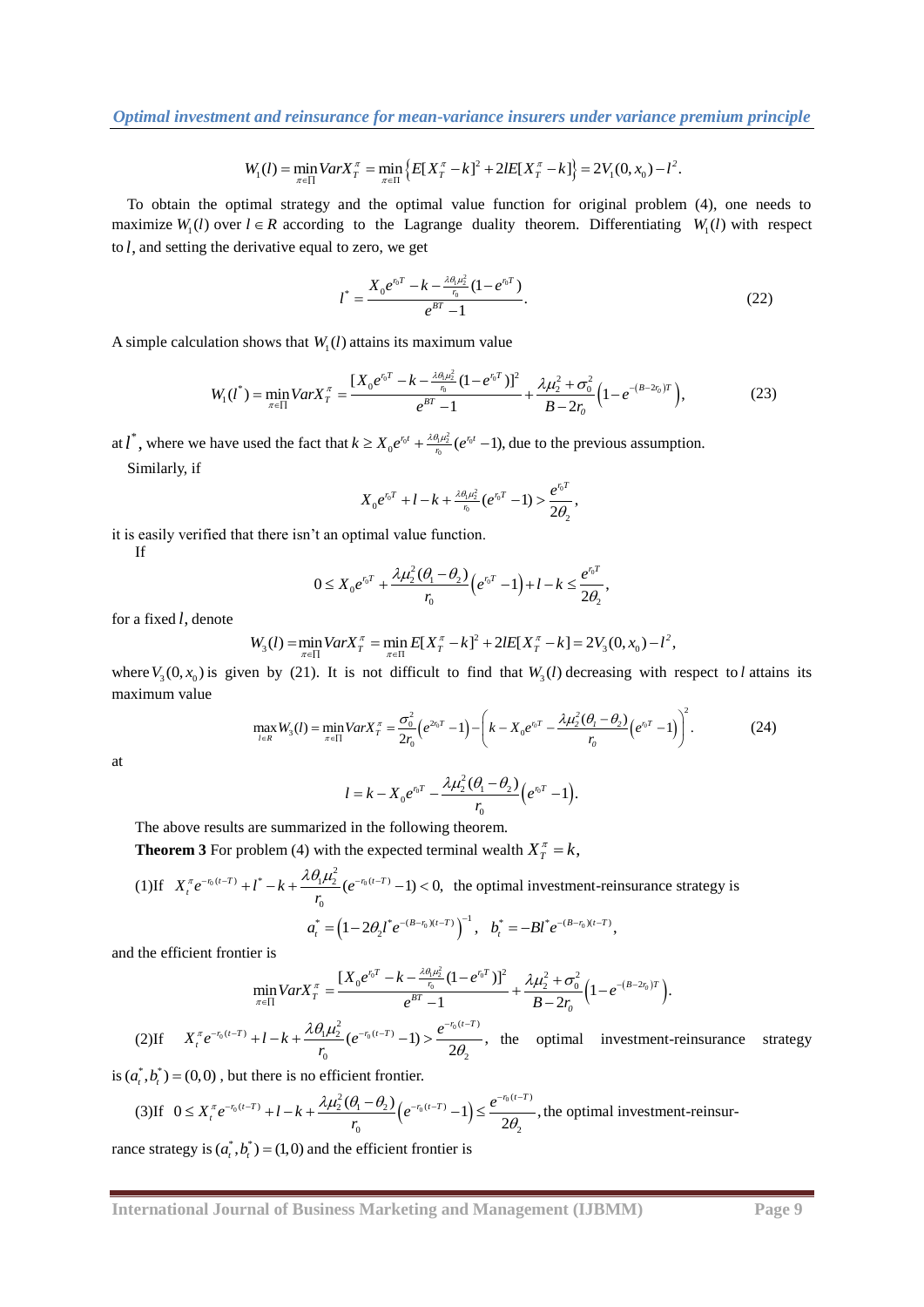*Optimal investment and reinsurance for mean-variance insurers under variance premium principle*

$$
\min_{\pi \in \Pi} Var X_{T}^{\pi} = \frac{\sigma_{0}^{2}}{2r_{0}} \left( e^{2r_{0}T} - 1 \right) - \left( k - X_{0} e^{r_{0}T} - \frac{\lambda \mu_{2}^{2} (\theta_{1} - \theta_{2})}{r_{0}} \left( e^{r_{0}T} - 1 \right) \right)^{2}.
$$

## **V. Optimal results for the A-C case**

In this section, we consider the optimal control strategy and the optimal value function for the A-C case. To solve the mean-variance problem (5), we first solve the unconstrained stochastic optimization problem (9). Suppose that there exists a function  $\hat{V}(t, x)$  satisfying the conditions given in Theorem 1. According<br>to Theorem 1, for the A-C case, the HJB equation (10) is<br> $\min_{\pi \in \Pi} {\{\hat{V}_t + [\Delta \mu_2^2 + \sigma_0^2)(\theta_1 - \theta_2 a_t$ 

to Theorem 1, for the A-C case, the HJB equation (10) is  
\n
$$
\min_{\pi \in \Pi} \{\hat{V}_t + \left[ (\lambda \mu_2^2 + \sigma_0^2)(\theta_1 - \theta_2 a_t^2) + r_0 x + r_0 (k-l) + (r_1 - r_0) b_t \right] \hat{V}_x + \frac{1}{2} (\sigma^2 b_t^2 + (\lambda \mu_2^2 + \sigma_0^2)(1 - a_t)^2) \hat{V}_{xx} = 0, (25)
$$

with the boundary condition  $\hat{V}(T, x) = \frac{1}{2}x^2$ .

According to the structure of (25) and its boundary condition, it is natural to assume

$$
\hat{V}(t,x) = \frac{1}{2}\hat{P}(t)x^2 + \hat{W}(t)x + \hat{K}(t).
$$
\n(26)

The boundary condition implies  $\hat{P}(T) = 1, \hat{W}(T) = 0, \hat{K}(T) = 0$ . Inserting (26) into (25) and rearranging results in

n  
\n
$$
\min_{\pi \in \Pi} \{\frac{1}{2}\hat{P}_i(t)x^2 + \hat{W}_i(t)x + \hat{K}_i(t) + \left[ (\lambda\mu_2^2 + \sigma_0^2)(\theta_1 - \theta_2 a_i^2) + r_0x + r_0(k-l) + (r_1 - r_0)b_i \right] [\hat{P}(t)x + \hat{W}(t)]
$$
\n
$$
+ \frac{1}{2} (\sigma^2 b_i^2 + (\lambda\mu_2^2 + \sigma_0^2)(1-a_i)^2) \hat{P}(t) = 0.
$$
\n(27)

For  $a_t$  and  $b_t$  without restriction, (27) attains its minimum at

$$
a_{t2} = \left(1 - 2\theta_2(x + \frac{\hat{w}(t)}{\hat{p}(t)})\right)^{-1}, \quad b_{t2} = -\frac{r_1 - r_0}{\sigma^2}\left(x + \frac{\hat{w}(t)}{\hat{p}(t)}\right)
$$

If the right of  $a_{12}$  or  $b_{12}$  is less than 0, then we have to truncate it by 0, if the right of  $a_{12}$  is more than 1 or goes to infinity, we have to truncate it by 1.

Similar to the discussion of the Theorem 2, for the A-C case, we can derive the optimal control strategy and the optimal value function for the unconstrained stochastic optimization problem (9). These results are summarized by the theorem below. Let  $\hat{m} = (\lambda \mu_2^2 + \sigma_0^2) \theta_1 + r_0 (k-l)$ .

**Theorem 4** For the unconstrained stochastic optimization problem (9),

(1) If 
$$
x + \frac{\hat{m}}{r_0} (1 - e^{r_0(t-T)}) < 0
$$
, the optimal control strategy is  $(a_t^*, b_t^*)$ , where  

$$
a_t^* = \left(1 - 2\theta_2 (x + \frac{\hat{m}}{r_0} (1 - e^{r_0(t-T)}))\right)^{-1}, \quad b_t^* = -\frac{r_1 - r_0}{\sigma^2} \left(x + \frac{\hat{m}}{r_0} (1 - e^{r_0(t-T)})\right).
$$

and the optimal value function is  $\hat{V}_1(t, x) = V_1(t, x)$ , where  $V_1(t, x)$  is given by (19).

(2) If  $x + \frac{m}{r} (1 - e^{r_0(t-T)})$  $\frac{1}{0}$   $2\theta_2$  $\frac{\hat{n}}{\hat{n}}(1-e^{r_0(t-T)})>\frac{1}{2\theta_2},$  $x + \frac{\hat{m}}{r_0} \left( 1 - e^{r_0(t-T)} \right) > \frac{1}{2\theta}$  $+\frac{m}{n}\left(1-e^{r_0(t-T)}\right)>\frac{1}{20}$ , the optimal control strategy is  $(a_t^*,b_t^*)=(0,0)$ , and the optimal value

function is

$$
\hat{V}_2(t,x) = \frac{1}{2} e^{-2r_0(t-T)} \left( x + \frac{\hat{m}}{r_0} (1 - e^{r_0(t-T)}) \right)^2 + \frac{\lambda \mu_2^2 + \sigma_0^2}{4r_0} \left( e^{-2r_0(t-T)} - 1 \right).
$$

(3) If  $0 \leq x + \frac{\hat{m} - \lambda \mu_2^2 \theta_2}{\hat{m}} \left( 1 - e^{r_0(t-T)} \right)$  $\frac{1}{0}$   $\frac{1}{2\theta_2}$  $0 \leq x + \frac{\hat{m} - \lambda \mu_2^2 \theta_2}{r_0} \left(1 - e^{r_0(t-T)}\right) \leq \frac{1}{2\theta_2},$  $x + \frac{\hat{m} - \lambda \mu_2^2 \theta_2}{r_0} \left(1 - e^{r_0 (t-T)}\right)$  $\lambda \mu_2^2 \theta_2$   $\mu_1$  $\theta$  $\leq x + \frac{\hat{m} - \lambda \mu_2^2 \theta_2}{\mu_1} (1 - e^{\tau_0 (t-T)}) \leq \frac{1}{2\theta}$ , the optimal control strategy is  $(a_i^*, b_i^*) = (1,0)$ , and the

optimal value function is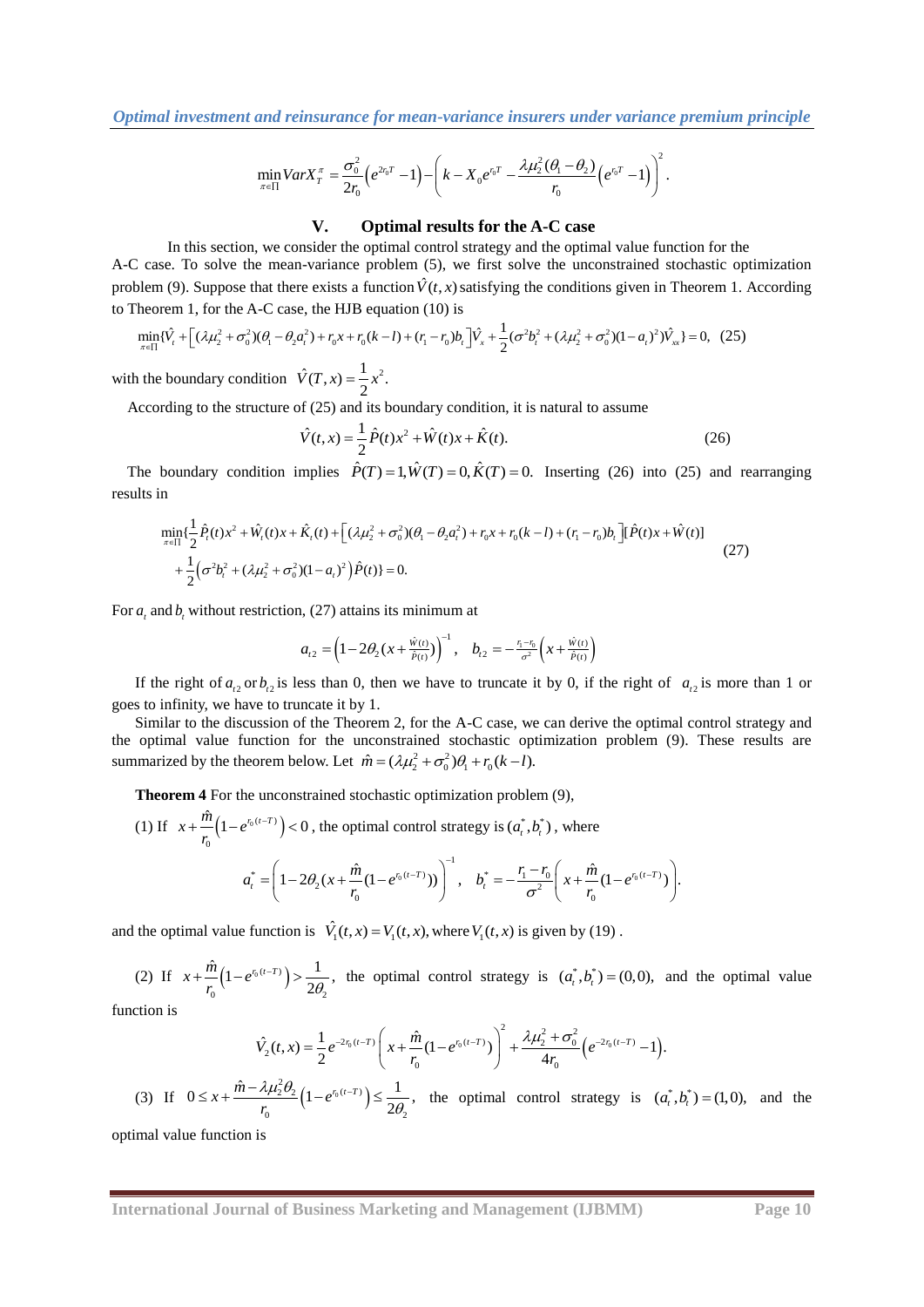$$
\hat{V}_3(t,x) = \frac{1}{2} e^{-2r_0(t-T)} \left( x + \frac{\hat{m} - \lambda \mu_2^2 \theta_2}{r_0} \left( 1 - e^{r_0(t-T)} \right) \right)^2.
$$

For the A-C case, using a similar argument to **Theorem 3,** we find that there are an optimal strategy and an optimal value function for original mean-variance problem (5) only if  $\hat{X}_i^{\pi}e^{-r_0(t-T)} + \frac{(\lambda\mu_2^2 + \sigma_0^2)\theta_1}{r}(e^{-r_0(t-T)} - 1) - k + \hat{l}^* < 0$ ,

$$
\hat{X}_{t}^{\pi}e^{-r_{0}(t-T)}+\frac{(\lambda\mu_{2}^{2}+\sigma_{0}^{2})\theta_{1}}{r_{0}}(e^{-r_{0}(t-T)}-1)-k+\hat{t}^{*}<0,
$$

which are summarized in the following theorem 5. Here, we have<br>  $X_0 e^{r_0 T} - k - \frac{(\lambda \mu_2^2 + \sigma_0^2) \theta_1}{r} (1 - e^{r_0 T})$ 

$$
\hat{l}^* = \frac{X_0 e^{r_0 T} - k - \frac{(\lambda \mu_2^2 + \sigma_0^2) \theta_1}{r_0} (1 - e^{r_0 T})}{e^{BT} - 1}.
$$

**Theorem 5** For the mean-variance problem (5) with the expected terminal wealth 
$$
\hat{X}_T^{\pi} = k
$$
, if  
\n
$$
\hat{X}_t^{\pi} e^{-r_0(t-T)} + \frac{(\lambda \mu_2^2 + \sigma_0^2) \theta_1}{r_0} (e^{-r_0(t-T)} - 1) - k + \hat{l}^* < 0,
$$

the optimal invest-reinsurance strategy is  $(a_i^*, b_i^*)$ , where

$$
a_t^* = \left(1 - 2\theta_2 \hat{l}^* e^{-(B - r_0)(t - T)}\right)^{-1}, \quad b_t^* = -B\hat{l}^* e^{-(B - r_0)(t - T)}.
$$

The efficient frontier is

ent frontier is  
\n
$$
\min_{\pi \in \Pi} Var \hat{X}_{T}^{\pi} = \frac{[X_{0}e^{r_{0}T} + (\lambda \mu_{2}^{2} + \sigma_{0}^{2})\theta_{1}}{r_{0}}(e^{r_{0}T} - 1) - k]^{2}}{e^{BT} - 1} + \frac{\lambda \mu_{2}^{2} + \sigma_{0}^{2}}{B - 2r_{0}} \Big(1 - e^{-(B - 2r_{0})T}\Big).
$$

Comparing the above results, we find that the optimal reinsurance strategies and the optimal investment strategies are different for the U-S case and the A-C case.

### **Acknowledgments**

This work is supported by the National Natural Science Foundation of China (Grant No. 11871275).

### **References**

- [1]. Bai L.H., Zhang H.Y., 2008. Dynamic mean-variance problem with constrained risk control for the insurers[. Mathematical Methods of Operational Research,](http://www.baidu.com/link?url=6SKSOKKe3PJebR2R8noNTcp5EsMCrAFQoip5MTymZ0pM6EpA_jWx0spqnh8mu4iqjAlEApEYUR3vPw97aYOq6mPrlJckXPYEOFt0ELEyWNir6uZz52MNqp53IQH5RlUpCRY45T3VE39Cej0mwXc-EBCXVgUpSDvxB99ikTlRKLqC8wUTpFo_Cu3vp_LYEsQ4rNmXdoO29Bb92SkE2Ds5vwc0Whw_K8DF2rDLPsnNPWKrzeHfChMx-gKJff_peC2uWyK-s6kUDdFzLEvLXVMZfFdSYx2wGEhVrn9e43Wd8__&wd=&eqid=e916ce3400166a9600000005575f6c56) 68, 181-205.
- [2]. Bäuerle N., 2005. Benchmark and mean-variance problems for insurers. [Mathematical Methods of](http://www.baidu.com/link?url=6SKSOKKe3PJebR2R8noNTcp5EsMCrAFQoip5MTymZ0pM6EpA_jWx0spqnh8mu4iqjAlEApEYUR3vPw97aYOq6mPrlJckXPYEOFt0ELEyWNir6uZz52MNqp53IQH5RlUpCRY45T3VE39Cej0mwXc-EBCXVgUpSDvxB99ikTlRKLqC8wUTpFo_Cu3vp_LYEsQ4rNmXdoO29Bb92SkE2Ds5vwc0Whw_K8DF2rDLPsnNPWKrzeHfChMx-gKJff_peC2uWyK-s6kUDdFzLEvLXVMZfFdSYx2wGEhVrn9e43Wd8__&wd=&eqid=e916ce3400166a9600000005575f6c56)  [Operational Research,](http://www.baidu.com/link?url=6SKSOKKe3PJebR2R8noNTcp5EsMCrAFQoip5MTymZ0pM6EpA_jWx0spqnh8mu4iqjAlEApEYUR3vPw97aYOq6mPrlJckXPYEOFt0ELEyWNir6uZz52MNqp53IQH5RlUpCRY45T3VE39Cej0mwXc-EBCXVgUpSDvxB99ikTlRKLqC8wUTpFo_Cu3vp_LYEsQ4rNmXdoO29Bb92SkE2Ds5vwc0Whw_K8DF2rDLPsnNPWKrzeHfChMx-gKJff_peC2uWyK-s6kUDdFzLEvLXVMZfFdSYx2wGEhVrn9e43Wd8__&wd=&eqid=e916ce3400166a9600000005575f6c56) 62, 159-165.
- [3]. Browne S., 1995. Optimal investment policies for a firm with a random risk process: exponential utility and minimizing the probability of ruin. Mathematics of Operations Research, 20, 937-958
- [4]. Fleming W., Soner H., 1993. Controlled Markov Processes and Viscosity Solutions, Springer-Verlag, NY.
- [5]. Gu M.D., Yang Y.P., Li S.D., Zhang J.Y., 2010. Constant elasticity of variance model for
- [6]. proportional reinsurance and investment strategies. Insurance: Mathematics and Economics, 46, 580-587.
- [7]. Guan G., Liang Z., 2014. Optimal reinsurance and investment strategies for insurer under interest rate and inflation risks. Insurance: Mathematics and Economics, 55, 105-115.
- [8]. Huang Y., Yang X.Q., Zhou J.M., 2016. Optimal investment and proportional reinsurance for a jump-diffusion risk model with constrained control variables. Journal of Computational and Applied Mathematics, 296, 443-461.
- [9]. Irgens C., Paulsen J., 2004. Optimal control of risk exposure, reinsurance and investments for insurance

**International Journal of Business Marketing and Management (IJBMM) Page 11**